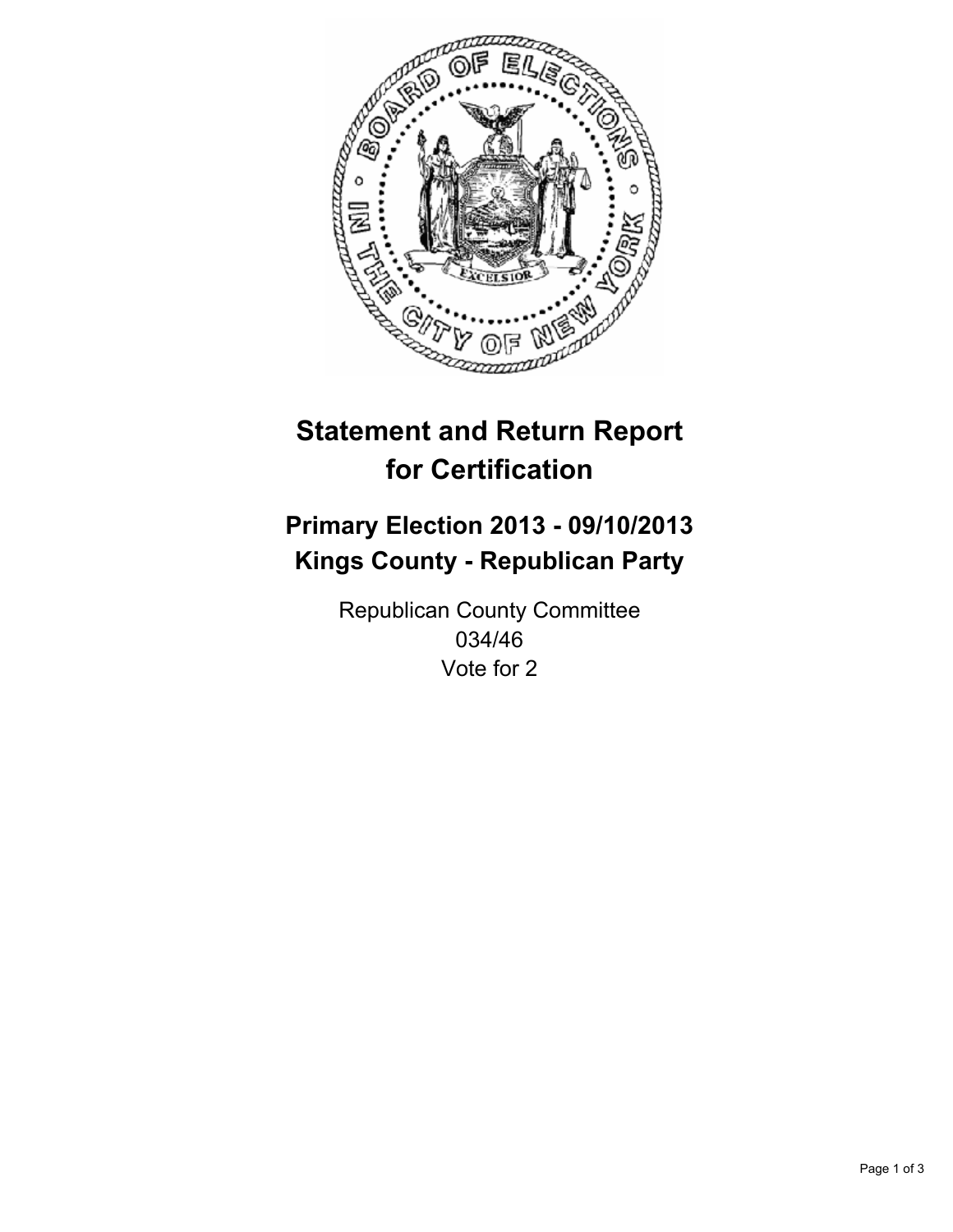

### **Assembly District 46**

| <b>EMERGENCY</b>        | 0            |
|-------------------------|--------------|
| ABSENTEE/MILITARY       |              |
| <b>FEDERAL</b>          | 0            |
| SPECIAL PRESIDENTIAL    | 0            |
| <b>AFFIDAVIT</b>        | 0            |
| ROCCO CONTI             | 6            |
| <b>ONEK MARACHILIAN</b> | <sup>0</sup> |
| ROBERT V. CASSARA       |              |
| <b>Total Votes</b>      | 13           |